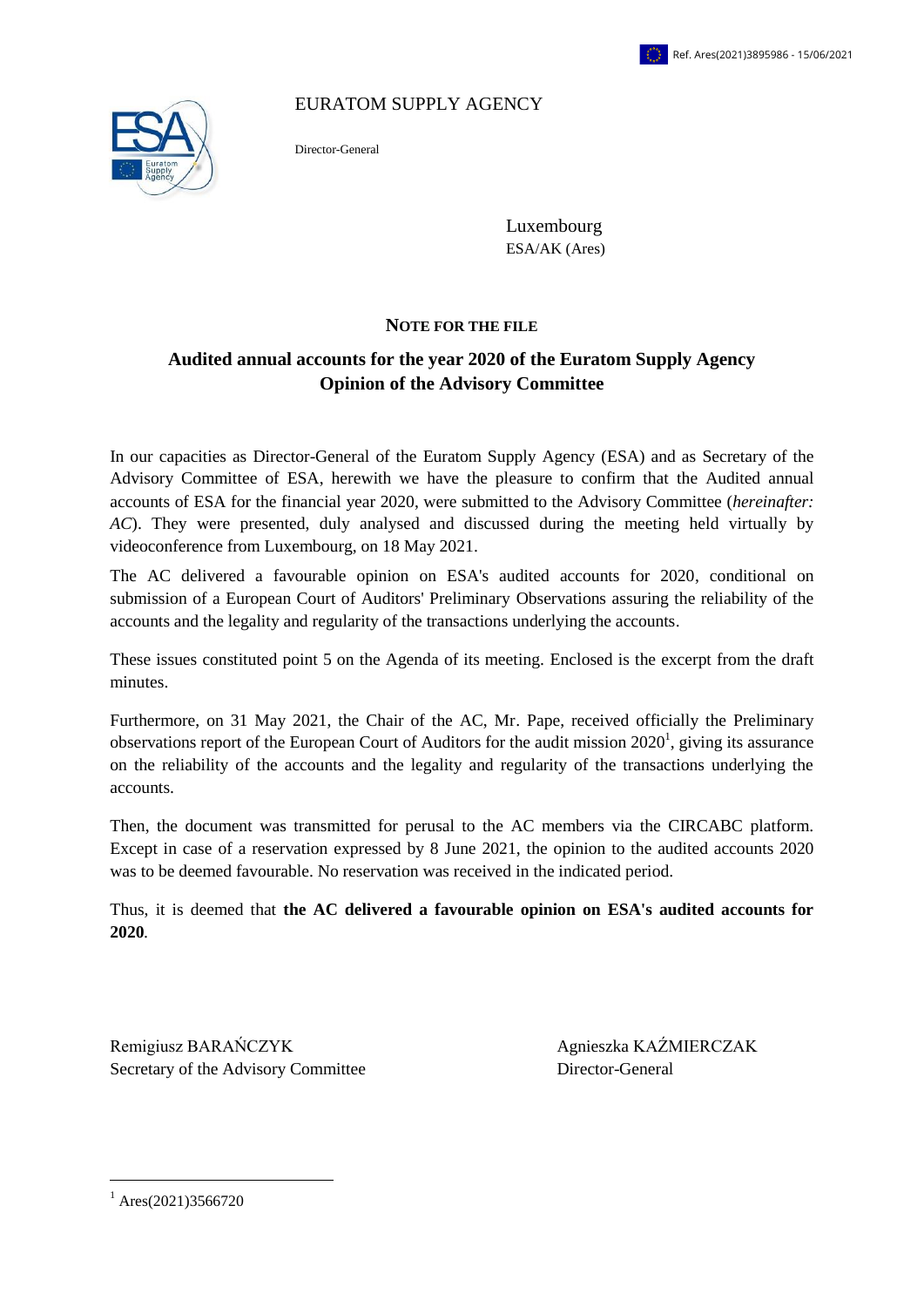## **Enclosure 1**

# EXCERPTS FROM THE DRAFT MINUTES ESA Advisory Committee Meeting, 18 May 2021

## *[…] QUOTED TEXT BEGINS*

## **5 Audited financial and budgetary statements for the year 2020 (for consultation) (***A. Vraila, A. Kaźmierczak***)**

The Chair gave the floor to Ms Vraila, Accounting Officer of the ESA, who reported on the Agency's Financial Accounts for 2020.

#### **Audited annual accounts 2020**

In 2020, the assets owned by the Agency totalled EUR 963 505. They were financed by liabilities of EUR 71 933 (7%) and equity of EUR 891 572 (93%). The fixed assets have increased significantly at EUR 191 937 (EUR 18 879 in 2019) following the development of the IT project Noemi which is considered as an internally generated intangible asset. The ICT project NOEMI ("Nuclear Observatory and ESA Management of Information") envisages the management of ESA core business, i.e. nuclear supply contracts and data on the market. Cash and cash equivalents have also increased by 15% amounting to EUR 765 220 (EUR 711 493 in 2019) due to increased outstanding commitments resulting from unpaid IT services. The Agency has a capital of EUR 5 856 000.

In the statement of financial performance, total revenues amounted to EUR 220 746 (EUR 217 804 in 2019), whereas administrative expenses amounted to EUR 62 252 (EUR 111 518 in 2019). The administrative expenses were significantly lower due to the capitalisation of IT costs for the ICT project Noemi and due to undelivered publication services and communication activities. Thus, the financial year 2020 resulted in a positive economic result of EUR 158 494 (EUR 106 286 in 2019).

Euratom Supply Agency's 2020 adopted budget amounted to EUR 230 000. A budget amendment was approved in November 2020 as a response to the pandemic crisis, introducing internal transfers from the COVID-19 affected budget lines (missions, meetings) towards the acceleration of the development of a nuclear-contracts' IT application. On 31 December 2020, ESA had a budget execution of current year's funds (C1) of EUR 228 949 or 99.54% of commitment appropriations. The executed payments on C1 (current year funds) in 2020 amounted to EUR 51 370 or 22.34% of available appropriations.

ESA's expenses consist only of administrative costs. ESA's running costs partly covered by its own budget include staff missions, IT equipment for its own computer centre, information and communication activities, subscriptions and memberships, organisation of meetings and participation in conferences. Salaries are paid by the European Commission in line with the provisions of Article  4 of ESA's statutes and are not charged to the Agency's budget. The Agency neither manages operational budget lines nor provides grants. The bulk of the Agency's administrative expenses, including salaries, premises, infrastructure, training, and some IT equipment, is covered directly by the EU budget and is not acknowledged in the Agency's accounts. Those costs and the underlying transactions are included in the EU financial annual accounts. According to an internal estimate based on the methodology of the Commission for the average cost of an EU official, in 2020 the Agency's total average cost covered by the Commission amounted to EUR 2 432 000.

At the end of 2020, the Agency had 17 permanent posts (7 administrator posts, one of which vacant, and 9 assistant posts).